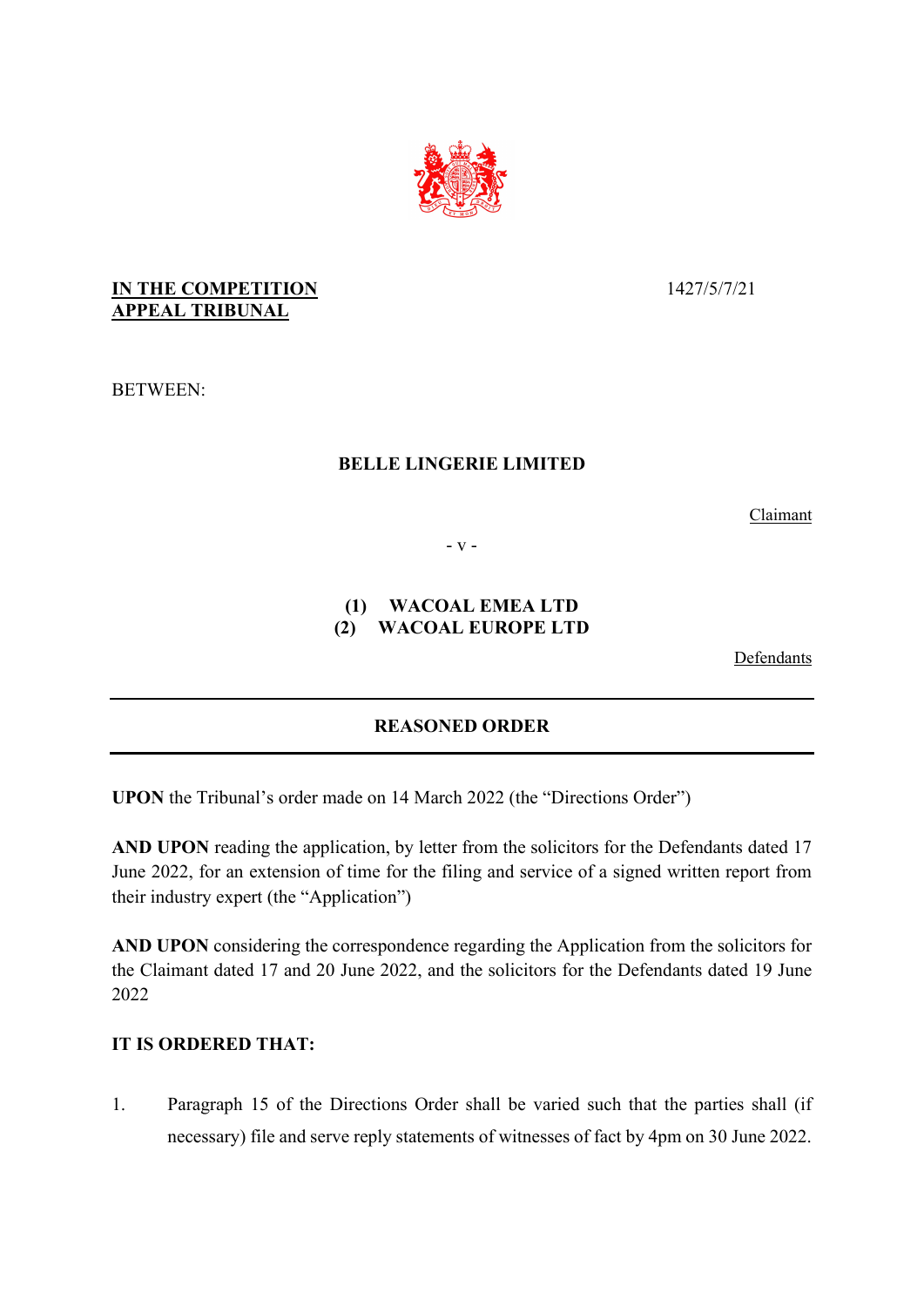- 2. Paragraphs 17 to 19 of the Directions Order shall be varied such that:
	- (a) The time for the filing by the Defendants, and service by both parties, of a signed written report from their respective industry expert shall be extended until 4pm on 24 June 2022.
	- (b) The parties shall each file and serve signed reply expert reports from their respective industry expert by 4pm on 5 July 2022.
	- (c) The parties' industry experts shall meet, on a without prejudice basis, to discuss their respective reports by no later than 19 July 2022.
- 3. Costs in the case.
- 4. Liberty to apply.

#### **REASONS:**

- 1. The Defendants seek an extension of time of one week to 4pm on 24 June 2022 in order to finalise their industry expert's report which was due for filing and service by 4pm on 17 June 2022. This is principally due to difficulties relating to the drafts provided by their expert (who has not given evidence in English proceedings before), his availability and that of their legal advisor. I am advised that the earliest the expert will be able to review the next draft is the morning of 21 June 2022 (Mumbai time).
- 2. The Claimant does not oppose a short extension, but considers a week to be too long. The Claimant submits that any extension should only be until 4pm on Tuesday 21 June, or until 12 noon on Wednesday 22 June 2022. The Claimant raises various criticisms to the effect that the Defendants could and should be able to file their industry expert report sooner. The Claimant points out that all parties are under pressure given the order for expedition in this case, but that it has managed to file its own industry expert report on time. The Claimant submits that it would be unfair to order a longer extension, in circumstances where the parties' reply witness statements are due to be filed on 24 June 2022, and the Claimant may need to review the Defendants' industry expert reports